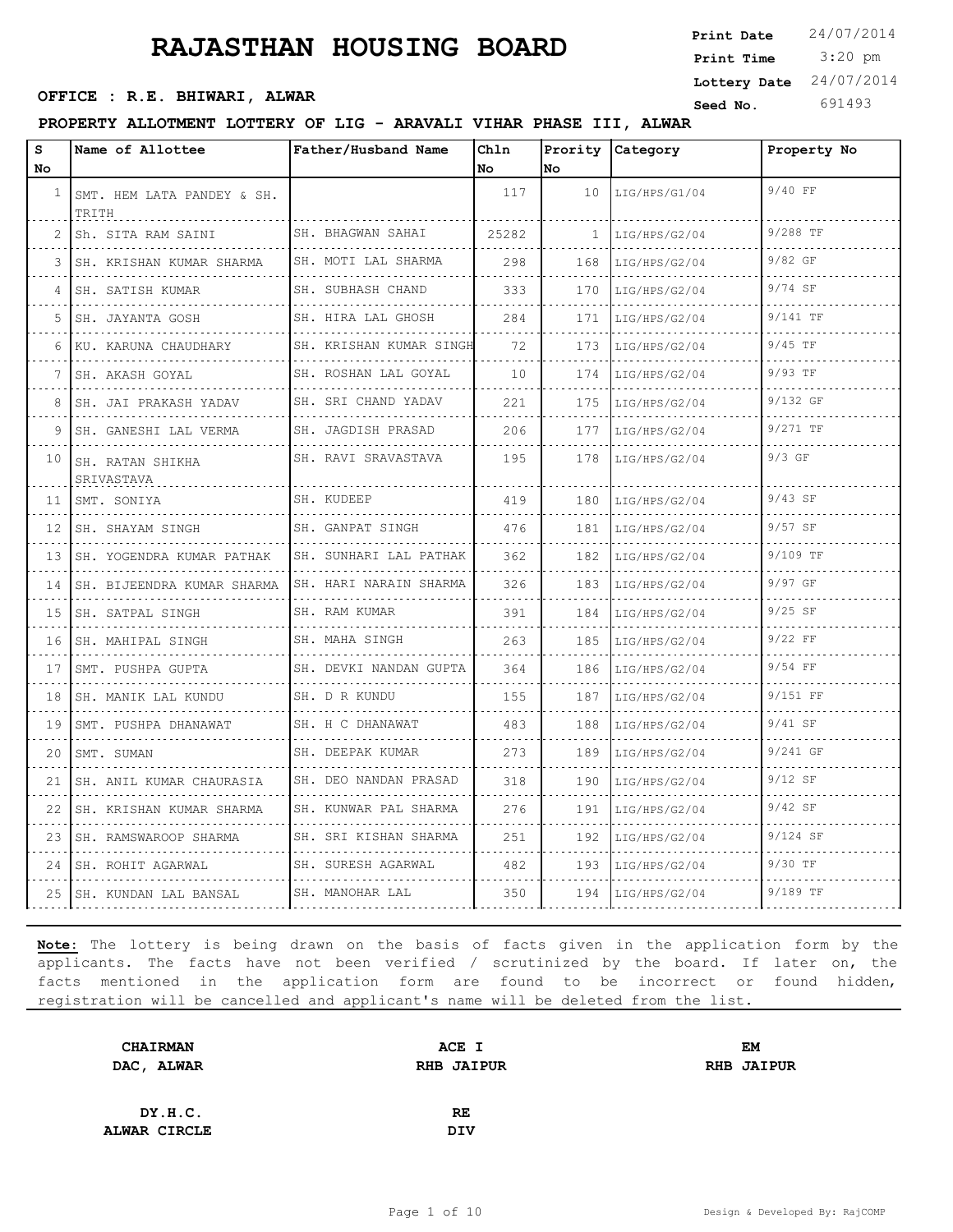3:20 pm **Print Date**  $24/07/2014$ **Print Time Seed No.** 691493 **OFFICE : R.E. BHIWARI, ALWAR Lottery Date** 24/07/2014

## **PROPERTY ALLOTMENT LOTTERY OF LIG - ARAVALI VIHAR PHASE III, ALWAR**

| s<br>No | Name of Allottee            | Father/Husband Name       | Chln<br>No. | Prority<br>No. | Category           | Property No                |
|---------|-----------------------------|---------------------------|-------------|----------------|--------------------|----------------------------|
| 26      | SH. SARTAJ SINGH YADAV      | SH. AMI LAL YADAV         | 296         | 195            | LIG/HPS/G2/04      | 9/158 TF                   |
| 27      | SH. UDAI VEER SINGH         | SH. BALBIR SINGH          | 193         | 196            | .<br>LIG/HPS/G2/04 | dia a dia a di<br>9/182 FF |
| 28      | .<br>SH. RAJESH KUMAR YADAV | .<br>SH. RAM SUNDER YADAV | 427         | 197            | LIG/HPS/G2/04      | 9/272 TF                   |
| 29      | SH. SATVEER                 | SH. KESU RAM              | 201         | 198            | LIG/HPS/G2/04      | $9/23$ FF                  |
| 30      | SH. DEVENDRA KUMAR          | SH. ARUN KUMAR            | 43          | 199            | .<br>LIG/HPS/G2/04 | $9/68$ GF                  |
| 31      | SMT. REENA SHARMA           | .<br>SH. RAJESH SHARMA    | 442         | 200            | LIG/HPS/G2/04      | 9/164 GF                   |
| 32      | SH. OM PRAKASH MISHRA       | SH. S C MISHRA            | 292         | 201            | LIG/HPS/G2/04      | 9/92 SF                    |
| 33      | SH. SATYA PRAKASH SHARMA    | SH. RAMJI LAL ARYA<br>.   | 458         | 202            | LIG/HPS/G2/04      | $9/35$ GF                  |
| 34      | SMT. MENU SHARMA            | SH. SATISH SHARMA         | 254         | 203            | LIG/HPS/G2/04      | 9/70 FF                    |
| 35      | SH. RAJ PAL SINGH           | SH CHHUTTAN LAL YADAV     | 388         | 204            | LIG/HPS/G2/04<br>. | 9/177 GF                   |
| 36      | SH. JITENDRA SINGH<br>.     | SH. LALARAM               | 363         | 205            | LIG/HPS/G2/04      | .<br>9/258 GF              |
| 37      | SH. MUKUL VARSHENY          | SH. MUKESH KUMAR VARSHE   | 16          | 206            | LIG/HPS/G2/04      | 9/107 SF                   |
| 38      | SH. RAJENDRA SINGH CHAUHAN  | SH. BHANWAR SINGH RAJPU   | 322         | 207            | LIG/HPS/G2/04<br>. | 9/94 TF                    |
| 39      | SH. SUNIL KUMAR SHARMA      | SH. DURG SINGH SHARMA     | 209         | 208            | LIG/HPS/G2/04      | $9/62$ TF                  |
| 40      | SH. JAI RAM GUJAR           | SH. SHRI RAM GURJAR       | 371         | 209            | LIG/HPS/G2/04      | $9/9$ SF                   |
| 41      | SH. BHUPENDRA SINGH NARUKA  | LATE SH. BHAGIRATH SING   | 421         | 210<br>.       | LIG/HPS/G2/04      | 9/242 GF                   |
| 42      | SH. RAMESH CHAND YADAV      | LATE SH. GANPAT RAM YAD   | 312         | 211            | LIG/HPS/G2/04      | $9/59$ SF                  |
| 43      | SH. DINESH KUMAR BALI       | SH. RAJ KUMAR BALI        | 465         | 212            | LIG/HPS/G2/04      | 9/87 FF                    |
| 44      | SMT. ARCHANA KULSHERTHA     | SH. SANJAY KULSARESTH     | 375         | 213            | LIG/HPS/G2/04      | 9/192 TF                   |
| 45      | SH. SHANKAR LAL AGARWAL     | LATE SH. RAMESHWAR AGAR   | 382         | 214            | LIG/HPS/G2/04      | 9/165 FF                   |
| 46      | SMT. ANITA ADOLIYA          | SH. ATUL ADHAULYA         | 461         | 215            | LIG/HPS/G2/04      | 9/46 TF                    |
| 47      | SH. PRADEEP YADAV           | SH. ABHAYA SINGH YADAV    | 360         | 216            | LIG/HPS/G2/04      | 9/149 FF                   |
| 48      | SMT. INDRA DEVI<br>.        | SH. SURESH CHAND<br>.     | 3           | 217            | LIG/HPS/G2/04      | 9/279 FF                   |
| 49      | SH. ATAM PRAKASH BHATI      | SH. BRAHAMDEV BHATI       | 243         | 218            | LIG/HPS/G2/04      | 9/102 FF                   |
| 50      | SMT. KAILASH DEVI           | SH. TEJPAL BHIDURI        | 357         | 219            | LIG/HPS/G2/04      | 9/263 FF                   |
| 51      | ISH. VIMLESH KUMAR          | SH. KURDA RAM             | 475         | 222            | LIG/HPS/G2/04      | $9/60$ SF                  |

| <b>CHAIRMAN</b> | ACE I             | EM                |
|-----------------|-------------------|-------------------|
| DAC, ALWAR      | <b>RHB JAIPUR</b> | <b>RHB JAIPUR</b> |
|                 |                   |                   |
| DY.H.C.         | RE                |                   |
| ALWAR CIRCLE    | <b>DIV</b>        |                   |
|                 |                   |                   |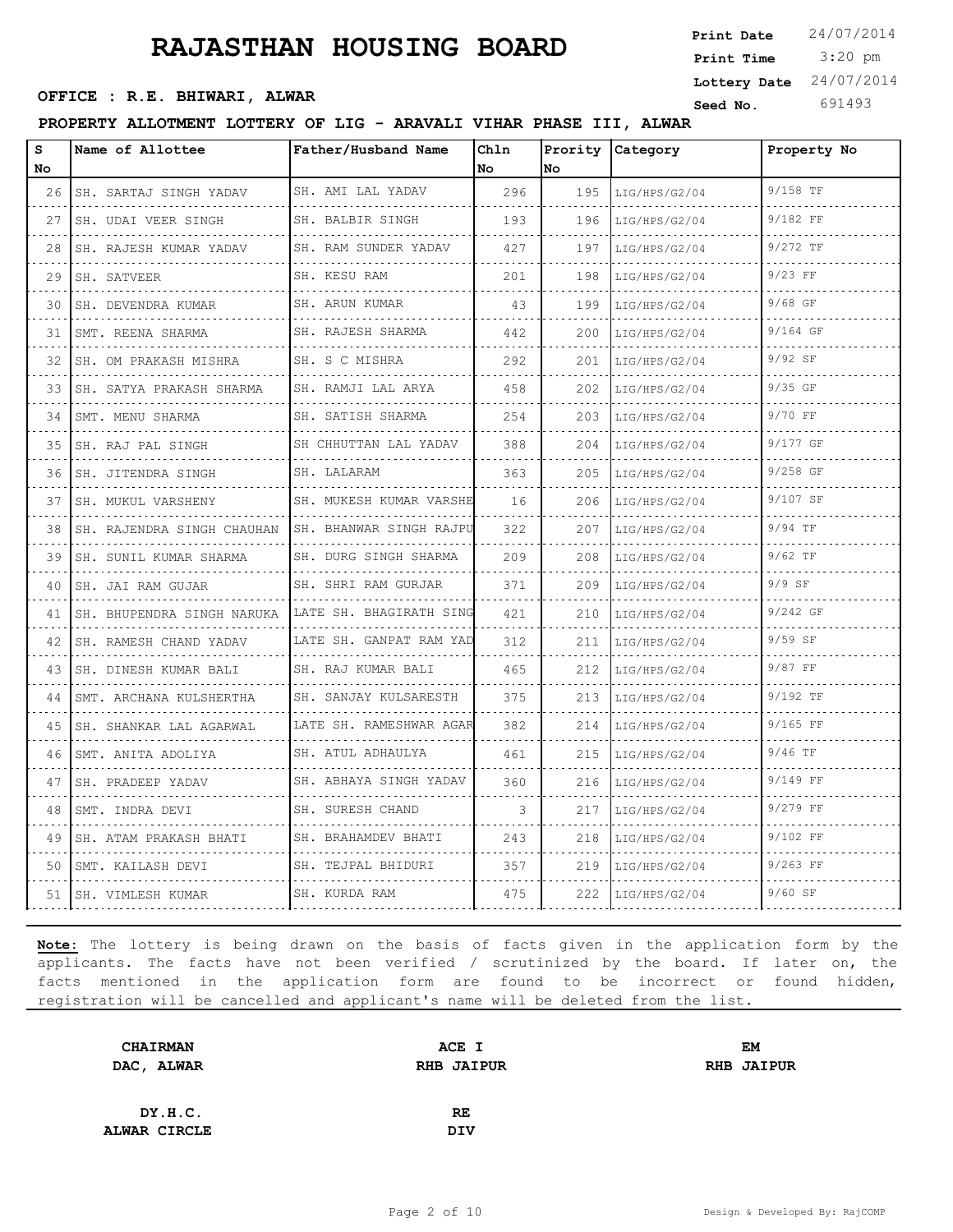3:20 pm **Print Date**  $24/07/2014$ **Print Time Seed No.** 691493 **OFFICE : R.E. BHIWARI, ALWAR Lottery Date** 24/07/2014

## **PROPERTY ALLOTMENT LOTTERY OF LIG - ARAVALI VIHAR PHASE III, ALWAR**

| S<br>No. | Name of Allottee     | Father/Husband Name          | Chln<br>No | Prority<br>lno. | Category           | Property No |
|----------|----------------------|------------------------------|------------|-----------------|--------------------|-------------|
| 52       | SH. SATPAL SINGH     | SH. KUNWAR PAL SINGH         | 92         | 223             | LIG/HPS/G2/04      | 9/83 GF     |
| 53       | RAKESH KUMAR SHARMA  | .<br>SH. MATADEEN SHARMA     | 2585       | $\mathbf{1}$    | LIG/ORS/G1/10      | 9/270 TF    |
| 54       | SUVARTA OJHA         | .<br>SH. S. C. OJHA          | 1886       |                 | LIG/ORS/G1/10      | $9/63$ TF   |
| 55       | MANOJ KUMAR SONI     | SH. RAMESH CHAND SONY        | 628        | 3               | LIG/ORS/G1/10      | 9/186 SF    |
| 56       | BHUVNESHWARI POSWAL  | SH. POORAN CHAND<br>.        | 503        | 4               | LIG/ORS/G1/10      | 9/147 GF    |
| 57       | TIRTHRAM DWIVEDI     | SH. SURESH NARIAN DWIVE      | 207        | 5               | LIG/ORS/G1/10      | $9/48$ TF   |
| 58       | POONAM YADAV<br>.    | SH. SATISH KUMAR<br>.        | 2293       | 6               | LIG/ORS/G1/10      | 9/261 FF    |
| 59       | OM SHANKAR SHARMA    | SH. JAGDISH NARAIN SHAR<br>. | 901        | $\mathbf{1}$    | LIG/HPS/G1/10      | $9/28$ SF   |
| 60       | GIREEJRAJ SINGH      | SH. SAMBHU SINGH             | 1925       |                 | LIG/HPS/G1/10      | 9/79 TF     |
| 61       | RAVINDRA SINGH<br>.  | SH. BHANWAR SINGH<br>.       | 2202       | 3               | LIG/HPS/G1/10      | 9/178 GF    |
| 62       | RAMESHWAR SAIN       | SH. RAMKARAN SEN<br>.        | 1995       | 4               | LIG/HPS/G1/10      | 9/103 FF    |
| 63       | OM PRAKASH SHARMA    | SH. HEERA LAL SHARMA         | 2258       | 5               | LIG/HPS/G1/10      | 9/67 GF     |
| 64       | SURENDRA PANCHOLI    | SH. SHRI RAM SHARMA<br>.     | 2211       | 6               | LIG/HPS/G1/10<br>. | 9/320 TF    |
| 65       | BRIJESH ARORA        | SH. SUBHASH CHANDER ARO<br>. | 2230       | 7               | LIG/HPS/G1/10      | 9/260 GF    |
| 66       | RAJESH KUMAR YADAV   | SH. RAMESH CHAND YADAV       | 294        | 8               | LIG/HPS/G1/10      | 9/123 SF    |
| 67       | BABU SINGH           | SH. MULEKH RAJ               | 2632       |                 | LIG/HPS/G1/10      | 9/156 SF    |
| 68       | RAHUL VERMA          | SH. ASHOK KUMAR VERMA<br>.   | 1913       | 10              | LIG/HPS/G1/10      | 9/179 GF    |
| 69       | SUBODH KUMAR         | SH. GIRIJADUTT               | 2222       | 11              | LIG/HPS/G1/10      | 9/53 FF     |
| 70       | ARUN KU GUPTA        | LATE SH. RAMESH CHANDER      | 1640       | 12              | LIG/HPS/G1/10      | 9/257 GF    |
| 71       | MINAKSHI SONI        | SH. RAKESH SONI<br>.         | 2564       | 14              | LIG/HPS/G1/10      | 9/172 SF    |
| 72       | MANOHAR SINGH        | SH. NAR SINGH                | 858        | 15              | LIG/HPS/G1/10      | 9/336 TF    |
| 73       | RAHUL NIKHANJ<br>.   | SH. KRASHAN NIKHANJ<br>.     | 1746       | 16              | LIG/HPS/G1/10      | 9/33 GF     |
| 74       | SURENDRA KUMAR GUPTA | LATE SH. MANGAT RAM GAR<br>. | 2618       | 17              | LIG/HPS/G1/10      | 9/302 TF    |
| 75       | DHANANJAY PAL SINGH  | SH. RAMESH PAL SINGH         | 611        | 18              | LIG/HPS/G1/10      | $9/126$ TF  |
| 76       | CHANDER VEER         | LATE SH. BALVEER SINGH       | 518        | 19              | LIG/HPS/G1/10      | 9/55 FF     |
| 77       | SANJAY KUMAR         | SH. MADAN LAL                | 1257       | 20              | LIG/HPS/G1/10      | $9/1$ GF    |

| <b>CHAIRMAN</b>     | ACE I             | EM                |
|---------------------|-------------------|-------------------|
| DAC, ALWAR          | <b>RHB JAIPUR</b> | <b>RHB JAIPUR</b> |
|                     |                   |                   |
| DY.H.C.             | <b>RE</b>         |                   |
| <b>ALWAR CIRCLE</b> | DIV               |                   |
|                     |                   |                   |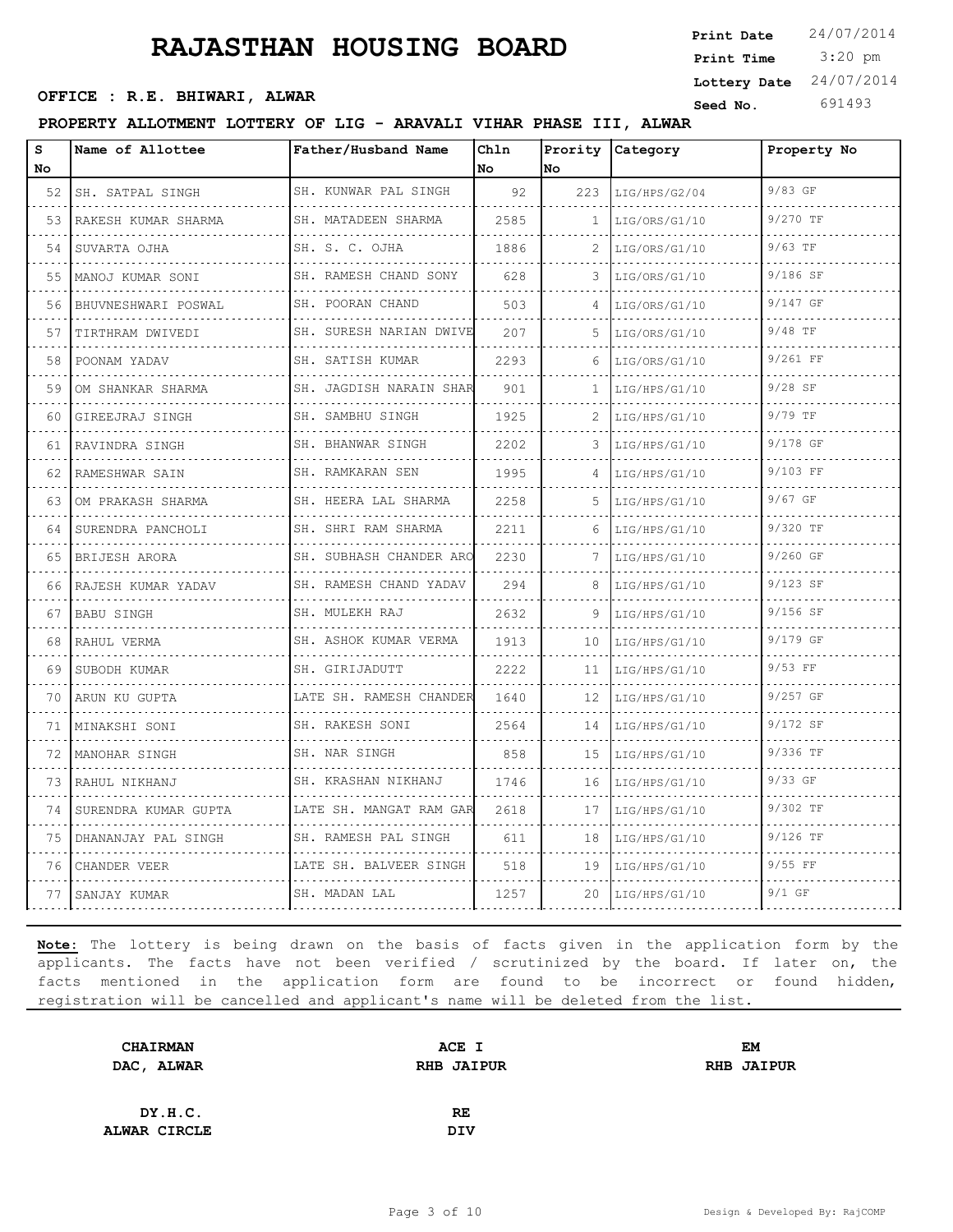**Seed No.** 691493 **OFFICE : R.E. BHIWARI, ALWAR**

## **PROPERTY ALLOTMENT LOTTERY OF LIG - ARAVALI VIHAR PHASE III, ALWAR**

| S   | Name of Allottee           | Father/Husband Name       | Chln |     | Prority Category | Property No |
|-----|----------------------------|---------------------------|------|-----|------------------|-------------|
| No. |                            |                           | No   | No  |                  |             |
| 78  | DAYAWATI                   | SH. OMBIR SINGH           | 2792 | 21  | LIG/HPS/G1/10    | 9/309 FF    |
| 79  | SHAKUNTLA GUPTA            | SH. ISHWAR CHAND          | 809  | 22  | LIG/HPS/G1/10    | $9/135$ FF  |
| 80  | RAMAN KUMAR                | SH. PREM KUMAR<br>.       | 695  | 23  | LIG/HPS/G1/10    | $9/127$ TF  |
| 81  | BRAHMANAND SAINI           | SH. KISHAN LAL SAINI<br>. | 596  | 24  | LIG/HPS/G1/10    | 9/299 SF    |
| 82  | SUSHIL KUMAR<br>.          | SH. JAGDISH SINGH<br>.    | 1915 | 25  | LIG/HPS/G1/10    | 9/78 TF     |
| 83  | RAJENDRA PAL               | LATE SH. RAMDULARE PAL    | 755  | 26  | LIG/HPS/G1/10    | 9/49 GF     |
| 84  | PRABHU DAYAL               | SH. PANNA LAL             | 2375 | 27  | LIG/HPS/G1/10    | $9/36$ GF   |
| 85  | PRAMOD KUMAR PAREEK        | SH. SITA RAM PAREEK       | 2492 | 28  | LIG/HPS/G1/10    | 9/276 GF    |
| 86  | MUKESH KUMAR               | SH. NATHU RAM             | 1555 | 29  | LIG/HPS/G1/10    | 9/76 SF     |
| 87  | VINIT CHOUDHARY            | SH. HARENDER SINGH        | 2236 | 30  | LIG/HPS/G1/10    | $9/13$ TF   |
| 88  | DEVENDRA GUPTA             | SH. NARENDRA KUMAR GUPT   | 1861 | 31  | LIG/HPS/G1/10    | $9/287$ TF  |
| 89  | HEMLATA                    | SH. HARINAND              | 1974 | 32  | LIG/HPS/G1/10    | 9/34 GF     |
| 90  | SHIVANSU SINGAL            | SH. ARUN SINGHAL<br>.     | 2188 | 33  | LIG/HPS/G1/10    | 9/306 GF    |
| 91  | BRIJENDRA KUMAR SHARMA     | SH. BHAGWAN SAHAI SHARM   | 967  | 1   | LIG/HPS/G1/10    | 9/181 FF    |
| 92  | MADAN LAL SHARMA           | LATE SH. NATHMAL SHARMA   | 1804 | 2   | LIG/HPS/G1/10    | 9/322 GF    |
| 93  | SUNITA RATHOR              | SH. MOOL SINGH            | 1834 | 3   | LIG/HPS/G1/10    | 9/316 SF    |
| 94  | PRAVEEN CHAND JAIN         | LATE SH. NAMI CHAND JAI   | 1587 | 4   | LIG/HPS/G1/10    | 9/278 FF    |
| 95  | SHANKAR LAL SHARMA         | SH. MEENA RAM SHARMA      | 1109 | .5. | LIG/HPS/G1/10    | 9/167 FF    |
| 96  | DINESH KUMAR SHARMA        | SH MURARI LAL SHARMA<br>. | 1184 | 6   | LIG/HPS/G1/10    | 9/130 GF    |
| 97  | DEEP CHAND YADAV<br>(RETD) | SH CHHAJU RAM YADAV       | 1426 |     | LIG/HPS/G1/10    | 9/136 FF    |
| 98  | RAGHUVEER KUMAR            | LATE SH. KHANDU RAM       | 1369 | 8   | LIG/HPS/G1/10    | 9/298 SF    |
| 99  | DHARMJEET                  | SH. MOOLARAM              | 902  | 9   | LIG/HPS/G1/10    | 9/121 SF    |
| 100 | VIKRAM SINGH               | LATE SH. KISHOR SINGH     | 1234 | 10  | LIG/HPS/G1/10    | $9/26$ SF   |
| 101 | BIJU KUMAR BHASKAR         | SH. P. V. BHASKARAN       | 1430 | 11  | LIG/HPS/G1/10    | $9/29$ TF   |
| 102 | DORILAL                    | SH. NAROTUM SINTH         | 1158 | 1   | LIG/ORS/G2/10    | 9/119 FF    |
|     | 103 AMANDEEP SINGH         | SH. HARCHAND SINGH        | 1281 | 2   | LIG/ORS/G2/10    | 9/138 SF    |
|     |                            |                           |      |     |                  |             |

**Note:** The lottery is being drawn on the basis of facts given in the application form by the applicants. The facts have not been verified / scrutinized by the board. If later on, the facts mentioned in the application form are found to be incorrect or found hidden, registration will be cancelled and applicant's name will be deleted from the list.

| <b>CHAIRMAN</b> | ACE I             | EM                |
|-----------------|-------------------|-------------------|
| DAC, ALWAR      | <b>RHB JAIPUR</b> | <b>RHB JAIPUR</b> |
|                 |                   |                   |
| DY.H.C.         | RE                |                   |
| ALWAR CIRCLE    | <b>DIV</b>        |                   |
|                 |                   |                   |

 3:20 pm **Print Date**  $24/07/2014$ **Print Time Lottery Date** 24/07/2014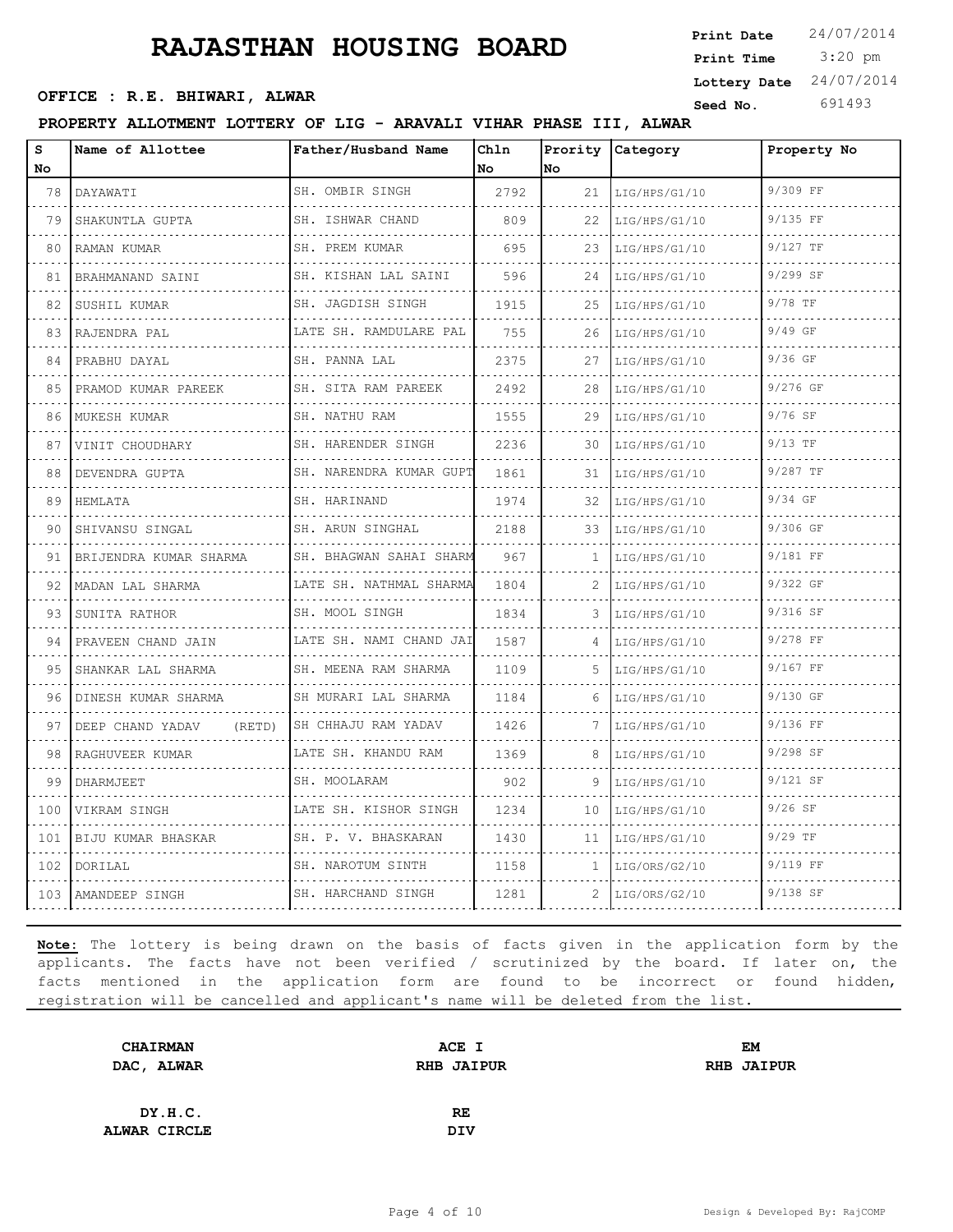**Seed No.** 691493 **OFFICE : R.E. BHIWARI, ALWAR**

**PROPERTY ALLOTMENT LOTTERY OF LIG - ARAVALI VIHAR PHASE III, ALWAR**

| S<br>No                                                                                                                                                              | Name of Allottee         | Father/Husband Name        | Chln<br>No | No | Prority Category | Property No |
|----------------------------------------------------------------------------------------------------------------------------------------------------------------------|--------------------------|----------------------------|------------|----|------------------|-------------|
| 104                                                                                                                                                                  | SUDHANSU                 | SH. HARISH CHANDER LAL     | 453        | 3  | LIG/ORS/G2/10    | 9/134 FF    |
| 105                                                                                                                                                                  | ABHISEK YADAV            | .<br>SH. JALDEEP YADAV     | 2797       | 4  | LIG/ORS/G2/10    | $9/6$ FF    |
|                                                                                                                                                                      |                          |                            |            |    |                  | 9/183 FF    |
| 106<br>$\frac{1}{2} \left( \frac{1}{2} \right) \left( \frac{1}{2} \right) \left( \frac{1}{2} \right) \left( \frac{1}{2} \right)$                                     | JAI PRAKASH SHARMA       | SH. MOOLCHAND SHARMA       | 2582       | .5 | LIG/ORS/G2/10    |             |
| 107                                                                                                                                                                  | PROBEER KUMARI PRAMANIKA | SH. BISTU PADA PRAMANIK    | 2940       |    | LIG/ORS/G2/10    | $9/113$ GF  |
| 108                                                                                                                                                                  | BODAN LAL                | SH. HARI SINGH YADAV       | 653        | 7  | LIG/ORS/G2/10    | 9/173 TF    |
| 109<br>$\mathcal{L}^{\mathcal{A}}\left( \mathcal{L}^{\mathcal{A}}\right) \mathcal{L}^{\mathcal{A}}\left( \mathcal{L}^{\mathcal{A}}\right) \mathcal{L}^{\mathcal{A}}$ | ASHA RANI MINOCHHA       | SH. P. L. MINOCHHA         | 1260       | 8  | LIG/ORS/G2/10    | 9/267 SF    |
| 110                                                                                                                                                                  | NEHA SHARMA              | SH. DEEPAK SHARMA<br>.     | 799        |    | LIG/ORS/G2/10    | 9/176 TF    |
| 111                                                                                                                                                                  | SANJAY KUMAR SHARMA      | SH. RAMJI LAL JANGID       | 2496       | 10 | LIG/ORS/G2/10    | $9/64$ TF   |
| 112<br>$\sim$ $\sim$ $\sim$ $\sim$                                                                                                                                   | ARUN KUMAR SHARMA        | SH. MATADEEN SHARMA        | 2581       | 11 | LIG/ORS/G2/10    | 9/86 FF     |
| 113                                                                                                                                                                  | OM PRAKASH               | SH. KUNDAN LAL             | 1481       | 12 | LIG/ORS/G2/10    | 9/111 TF    |
| 114                                                                                                                                                                  | NITIN KUMAR              | SH. RATAN SINGH            | 1930       | 13 | LIG/ORS/G2/10    | $9/246$ FF  |
| 115<br>$\frac{1}{2} \left( \frac{1}{2} \right) \left( \frac{1}{2} \right) \left( \frac{1}{2} \right) \left( \frac{1}{2} \right)$                                     | KAPTAN SINGH             | SH. KANHAYA RAM            | 1950       | 14 | LIG/ORS/G2/10    | $9/21$ FF   |
| 116                                                                                                                                                                  | ANIL KUMAR               | SH. GAJRAJ                 | 1814       | 15 | LIG/ORS/G2/10    | $9/61$ TF   |
| 117                                                                                                                                                                  | PRABHA UPADHAY           | SH. ASHOK KUMAR            | 682        | 16 | LIG/ORS/G2/10    | $9/249$ SF  |
| 118<br>$\omega$ , $\omega$ , $\omega$                                                                                                                                | NARENDRA SINGH YADAV     | SH. HOSIYAR SINGH YADAV    | 219        | 17 | LIG/ORS/G2/10    | $9/20$ GF   |
| 119                                                                                                                                                                  | PRAVEEN                  | SH. SATVEER SINGH<br>.     | 1964       | 18 | LIG/ORS/G2/10    | 9/85 FF     |
| 120                                                                                                                                                                  | YOGESH SHARMA            | SH. HARI PRASAD SHARMA,    | 701        | 19 | LIG/ORS/G2/10    | 9/169 SF    |
| 121<br>$\frac{1}{2} \left( \frac{1}{2} \right) \left( \frac{1}{2} \right) \left( \frac{1}{2} \right) \left( \frac{1}{2} \right)$                                     | ANIL PRAKASH GUPTA       | SH. VED PRAKASH GUPTA      | 1989       | 20 | LIG/ORS/G2/10    | $9/252$ SF  |
| 122                                                                                                                                                                  | SARAVAN KUMAR SAINI      | SH. BHIVA RAM SAINI<br>.   | 2580       | 21 | LIG/ORS/G2/10    | 9/104 FF    |
| 123                                                                                                                                                                  | DAISY SHARMA             | SH. RAMDEV SINGH           | 256        | 22 | LIG/ORS/G2/10    | 9/100 GF    |
| 124<br>.                                                                                                                                                             | ATMA RAM                 | SH. GHU RAI RAM            | 2218       | 23 | LIG/ORS/G2/10    | 9/190 TF    |
| 125                                                                                                                                                                  | ANU PRIYA                | SH. ASHOK KUMAR AHUJA<br>. | 464        | 24 | LIG/ORS/G2/10    | 9/31 TF     |
| 126                                                                                                                                                                  | MANOJ BHATT              | SH. MOJ CHAND BHATT        | 457        | 25 | LIG/ORS/G2/10    | 9/161 GF    |
| 127<br>$\frac{1}{2} \left( \frac{1}{2} \right) \left( \frac{1}{2} \right) \left( \frac{1}{2} \right) \left( \frac{1}{2} \right)$                                     | SATBEER                  | SH. DALIP SINGH            | 2433       | 26 | LIG/ORS/G2/10    | $9/115$ GF  |
| 128                                                                                                                                                                  | DHARMENDRA KUMAR         | SH. ACHUTA NAND UPDHYAY    | 643        | 27 | LIG/ORS/G2/10    | $9/277$ FF  |
| 129                                                                                                                                                                  | PUSHAP                   | SH. RAJNESH SHRIMAL        | 52         | 28 | LIG/ORS/G2/10    | 9/47 TF     |

**Note:** The lottery is being drawn on the basis of facts given in the application form by the applicants. The facts have not been verified / scrutinized by the board. If later on, the facts mentioned in the application form are found to be incorrect or found hidden, registration will be cancelled and applicant's name will be deleted from the list.

| ACE I             | EM                |
|-------------------|-------------------|
| <b>RHB JAIPUR</b> | <b>RHB JAIPUR</b> |
|                   |                   |
| <b>RE</b>         |                   |
| <b>DIV</b>        |                   |
|                   |                   |

 3:20 pm **Print Date**  $24/07/2014$ **Print Time Lottery Date** 24/07/2014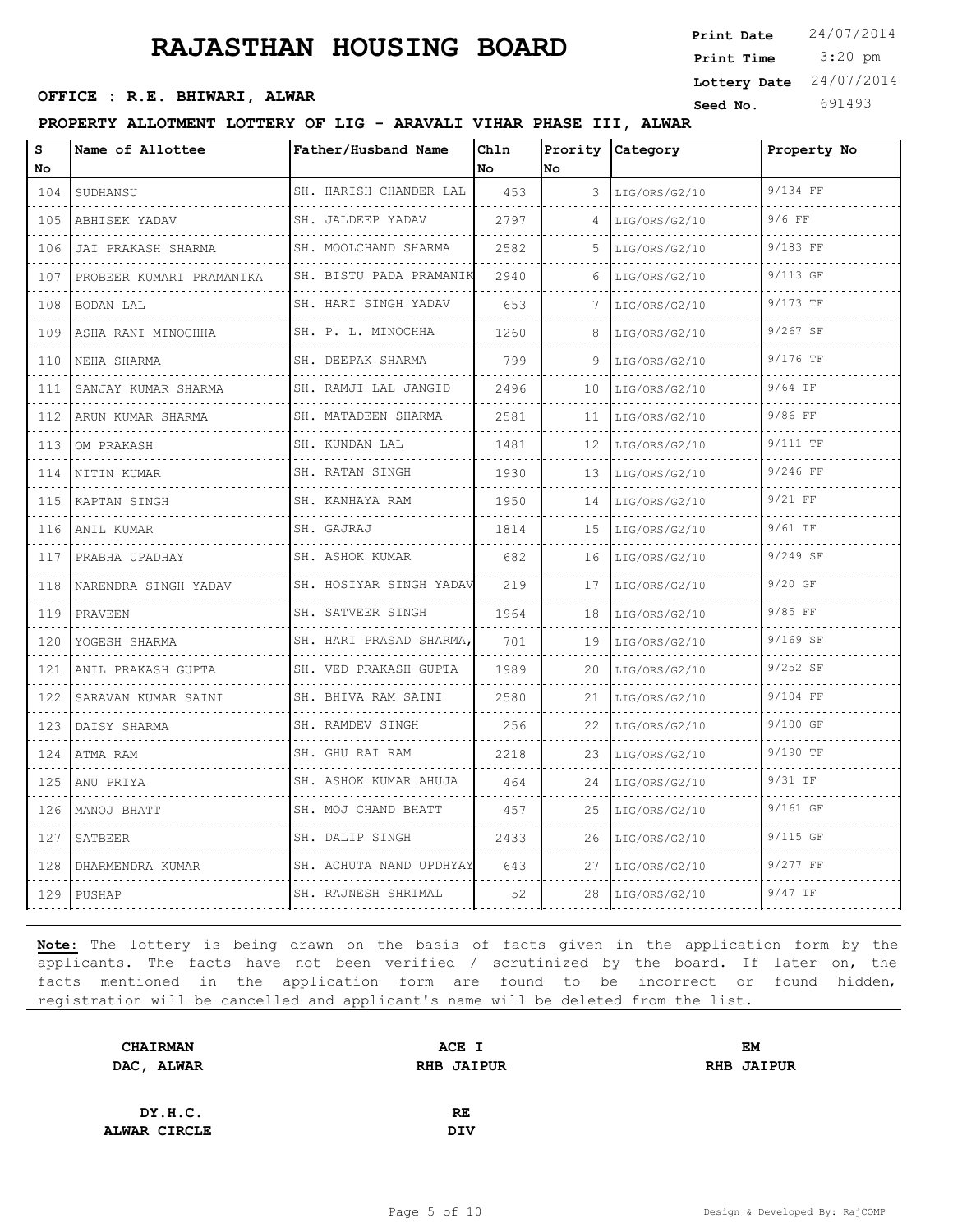3:20 pm **Print Date**  $24/07/2014$ **Print Time Seed No.** 691493 **OFFICE : R.E. BHIWARI, ALWAR Lottery Date** 24/07/2014

## **PROPERTY ALLOTMENT LOTTERY OF LIG - ARAVALI VIHAR PHASE III, ALWAR**

| S<br>No.                           | Name of Allottee           | Father/Husband Name          | Chln<br>No. | No. | Prority Category | Property No |
|------------------------------------|----------------------------|------------------------------|-------------|-----|------------------|-------------|
| 130                                | RAJBALA GUPTA              | SH. SURESH CHAND GUPTA       | 1436        | 30  | LIG/ORS/G2/10    | 9/163 GF    |
| .<br>131                           | .<br>RAJENDRA KUAMR SHARMA | SH. PRABHU DAYAL SHARMA      | 2583        | 31  | LIG/ORS/G2/10    | 9/159 TF    |
| 132                                | SUDHIR YADAV               | SH. RAMPAT YADAV             | 1811        | 32  | LIG/ORS/G2/10    | $9/155$ SF  |
| .<br>133                           | ASHOK KUMAR                | SH. SURAT SINGH YADAV        | 1393        | 33  | LIG/ORS/G2/10    | 9/289 GF    |
| .<br>134                           | RAJESH SINGH               | SH. BRIJLAL                  | 48          | 34  | LIG/ORS/G2/10    | 9/144 TF    |
| 135                                | KRISHAN KUMAR YADAV        | SH. PHOOL CHAND YADAV        | 2622        | 35  | LIG/ORS/G2/10    | $9/125$ TF  |
| 136                                | MAYA GOYAL                 | SH. G. N. GOYAL<br>.         | 963         | 36  | LIG/ORS/G2/10    | $9/265$ SF  |
| الداعات الداما<br>137              | HARPRINDER KOUR            | SH. DEEDAR KOUR              | 1280        | 37  | LIG/ORS/G2/10    | $9/248$ FF  |
| 138<br>.                           | ABHISEK KUMAR SRIWASTAV    | SH. VIJAY SHANKAR LAL S      | 452         | 38  | LIG/ORS/G2/10    | 9/266 SF    |
| 139<br>.                           | UDAYRAM                    | SH. KUNDAN LAL<br>.          | 1480        | 39  | LIG/ORS/G2/10    | 9/39 FF     |
| 140                                | NAMITA                     | SH. HARIRAM                  | 1214        | 40  | LIG/ORS/G2/10    | 9/180 GF    |
| 141<br>.                           | RAMESH KUMAR               | SH. BALVEER SINGH            | 1724        | 41  | LIG/ORS/G2/10    | 9/174 TF    |
| 142<br>.                           | AMIT                       | SH. RAMKISHOR<br>.           | 1259        | 42  | LIG/ORS/G2/10    | 9/256 TF    |
| 143                                | ANIL KUMAR SHARMA          | SH. RADHY SHYAM SHARMA       | 1000        | 1.  | LIG/HPS/G2/10    | 9/105 SF    |
| 144                                | JAGDISH SHARMA             | LATE SH. REWARMAL SHARM      | 208         | 2   | LIG/HPS/G2/10    | 9/188 SF    |
| 145<br>.                           | DINESH KUMAR SHARMA        | SH. PRABHU NARAIN SHARM<br>. | 526         | 3   | LIG/HPS/G2/10    | 9/131 GF    |
| 146                                | BHAGWAN SAHAY SHARMA       | SH. HARI PRASAD SHARMA       | 1085        |     | LIG/HPS/G2/10    | $9/175$ TF  |
| 147                                | RAMPRASAD SHARMA<br>.      | SH. SHANKAR LAL SHARMA       | 577         | 5   | LIG/HPS/G2/10    | 9/90 SF     |
| 148<br>.                           | MAHESH CHAND SHARMA        | SH. SOHAN LAL SHARMA<br>.    | 672         | 6   | LIG/HPS/G2/10    | 9/171 SF    |
| 149                                | JAGDISH NARAYAN SHARMA     | SH. RAM KARAN SHARMA         | 944         |     | LIG/HPS/G2/10    | $9/162$ GF  |
| 150                                | DHARMRAJ                   | SH. NAND LAL SHARMA<br>.     | 852         | 8   | LIG/HPS/G2/10    | 9/187 SF    |
| 151                                | LAXMAN KUMAR SHARMA        | LATE SH. GOVERDHAN LAL       | 1003        | 9   | LIG/HPS/G2/10    | $9/264$ FF  |
| الداعات الداري<br>152              | RAKESH SINGH               | SH. SAWAI SINGH              | 1924        | 10  | LIG/HPS/G2/10    | $9/75$ SF   |
| 153                                | SANJEEV KUMAR              | SH. RAGHUNATH SINGH          | 2137        | 11  | LIG/HPS/G2/10    | $9/17$ GF   |
| 154<br>$\sim$ $\sim$ $\sim$ $\sim$ | SOMYA CHOUDHARY            | SH. ASHOK KUMAR CHOUDHA      | 580         | 12  | LIG/HPS/G2/10    | 9/168 FF    |
| 155                                | PRAVEEN KUMAR              | SH. SURAJPAL SINGH           | 2747        | 13  | LIG/HPS/G2/10    | 9/133 FF    |

| <b>CHAIRMAN</b> | ACE I             | <b>EM</b>         |
|-----------------|-------------------|-------------------|
| DAC, ALWAR      | <b>RHB JAIPUR</b> | <b>RHB JAIPUR</b> |
|                 |                   |                   |
| DY.H.C.         | RE.               |                   |
| ALWAR CIRCLE    | <b>DIV</b>        |                   |
|                 |                   |                   |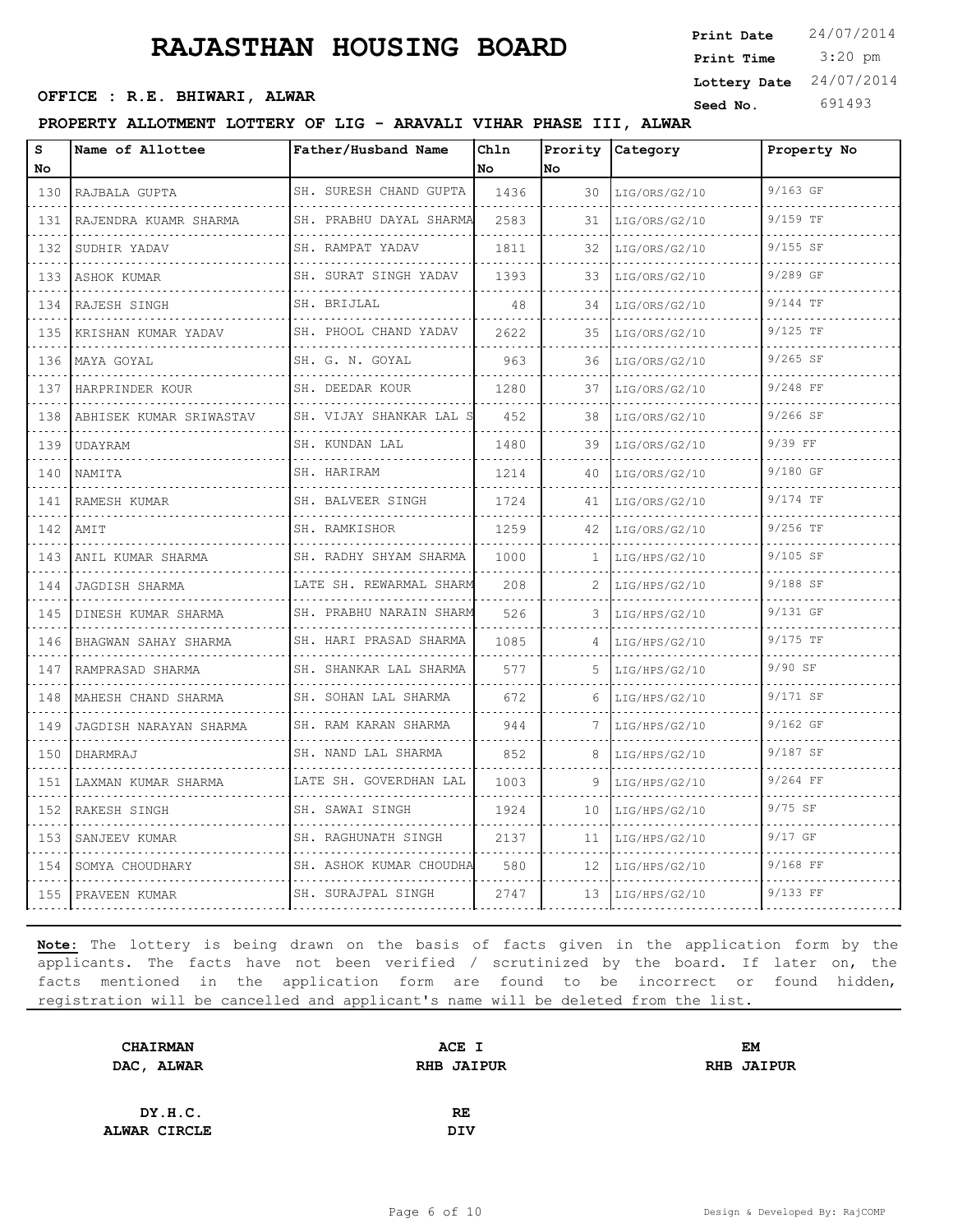3:20 pm **Print Date**  $24/07/2014$ **Print Time Seed No.** 691493 **OFFICE : R.E. BHIWARI, ALWAR Lottery Date** 24/07/2014

## **PROPERTY ALLOTMENT LOTTERY OF LIG - ARAVALI VIHAR PHASE III, ALWAR**

| S<br>No                                                   | Name of Allottee       | Father/Husband Name          | Chln<br>No | Prority<br>lno                    | Category           | Property No |
|-----------------------------------------------------------|------------------------|------------------------------|------------|-----------------------------------|--------------------|-------------|
| 156                                                       | KIRAN                  | SH. ASHOK KUMAR              | 1236       | 14                                | LIG/HPS/G2/10      | 9/259 GF    |
| $\sim$ $\sim$ $\sim$ $\sim$<br>157                        | ANIL KUMAR SHARMA      | .<br>LATE SH. HARDUTT SHARMA | 831        | $\sim$ $\sim$ $\sim$ $\sim$<br>15 | .<br>LIG/HPS/G2/10 | $9/5$ FF    |
| 158                                                       | RAVI CHAND YADAV       | LATE SH. RAJ KARAN YADA<br>. | 2853       | 16                                | LIG/HPS/G2/10      | $9/66$ GF   |
| 159                                                       | CHANDER PARKASH        | SH. KASHIRAM                 | 245        | 18                                | LIG/HPS/G2/10      | 9/142 TF    |
| $- - - -$<br>160                                          | ANIL SHARMA            | SH. KRASHAN AVATAR SHAR      | 1794       | 19                                | LIG/HPS/G2/10      | 9/120 FF    |
| 161                                                       | MANJU YADAV            | .<br>SH. RAM KARAN YADAV     | 2634       | 20                                | LIG/HPS/G2/10      | 9/184 FF    |
| 162                                                       | JITENDRA PAREEK        | SH. GHANSHYAM PAREEL         | 2708       | 21                                | LIG/HPS/G2/10      | 9/96 TF     |
| $\omega_{\rm c} = \omega_{\rm c} = \omega_{\rm c}$<br>163 | SHRI PAL SINGH<br>.    | SH. DWARIKA PRASAD<br>.      | 1854       | 22                                | LIG/HPS/G2/10      | $9/58$ SF   |
| 164                                                       | ANIL KUMAR             | SH. BRIJ MOHAN               | 1543       | 23.                               | LIG/HPS/G2/10      | 9/282 SF    |
| 165                                                       | BABIL KUMAR            | SH. RAN CHAND YADAV<br>.     | 676        | 24                                | LIG/HPS/G2/10      | 9/170 SF    |
| 166                                                       | AJAY SINGH             | SH. RAMCHIJ SINGH<br>.       | 1731       | 25                                | LIG/HPS/G2/10      | 9/101 FF    |
| 167                                                       | RAJPAL                 | SH. BHAJNI                   | 2779       | 26                                | LIG/HPS/G2/10      | 9/137 SF    |
| 168                                                       | TEJVEER SINGH<br>.     | SH. BRAJPAL SINGH<br>.       | 579        | 27                                | LIG/HPS/G2/10<br>. | 9/84 GF     |
| $- - - -$<br>169                                          | LOKENDRA SINGH         | SH. RAGHUVEER SINGH<br>.     | 1895       | $\sim$ $\sim$ $\sim$ $\sim$<br>28 | LIG/HPS/G2/10      | $9/10$ SF   |
| 170                                                       | VIPEEN KUMAR SHARMA    | SH. RADHY SHYAM SHARMA       | 2684       | 29                                | LIG/HPS/G2/10      | $9/65$ GF   |
| 171                                                       | RAJESH KUMAR           | SH. MORMUKUT SHARMA          | 872        | 30                                | LIG/HPS/G2/10      | 9/114 GF    |
| 172                                                       | SNEHLATA YADAV<br>.    | SH. RAJESH YADAV<br>.        | 1598       | 31                                | LIG/HPS/G2/10      | $9/38$ FF   |
| 173                                                       | NARAYAN SINGH          | SH. SHADI RAM                | 1818       | 32                                | LIG/HPS/G2/10      | 9/160 TF    |
| 174                                                       | VENI AGARWAL<br>.      | SH. SURENDER MANGLA          | 1878       | 33                                | LIG/HPS/G2/10      | 9/269 TF    |
| $- - - -$<br>175                                          | SMT. SUMITRA DEVI<br>. | LATE SH. LAL VHAND<br>.      | 2746       | 34                                | LIG/HPS/G2/10      | $9/16$ TF   |
| 176                                                       | DEEPAK SHARMA          | SH. MAHESH CHAND SHARMA      | 2819       | 35                                | LIG/HPS/G2/10      | 9/80 TF     |
| 177<br>2.2.2.2                                            | SUBHAS PATRA           | LATE SH. RAMPADA PATRA       | 204        | 36                                | LIG/HPS/G2/10      | 9/51 GF     |
| 178                                                       | NATHMAL SHARMA         | LATE SH. GOURI SHANKAR       | 2421       | 37                                | LIG/HPS/G2/10      | 9/122 SF    |
| 179                                                       | CHANDRA PRAKASH MATHUR | SH. O. P. MATHUR             | 1939       | 38                                | LIG/HPS/G2/10      | 9/32 TF     |
| 180                                                       | PRABHAT SHARMA         | SH. MANOJ KUMAR SHARMA       | 1073       | 39                                | LIG/HPS/G2/10      | 9/117 FF    |
| 181                                                       | PRITESH KUMAR SHARMA   | SH. PRAVEEN KUMAR SHARM      | 1240       | 40                                | LIG/HPS/G2/10      | $9/254$ TF  |

| <b>CHAIRMAN</b> | ACE I             | EM                |
|-----------------|-------------------|-------------------|
| DAC, ALWAR      | <b>RHB JAIPUR</b> | <b>RHB JAIPUR</b> |
|                 |                   |                   |
| DY.H.C.         | RE                |                   |
| ALWAR CIRCLE    | <b>DIV</b>        |                   |
|                 |                   |                   |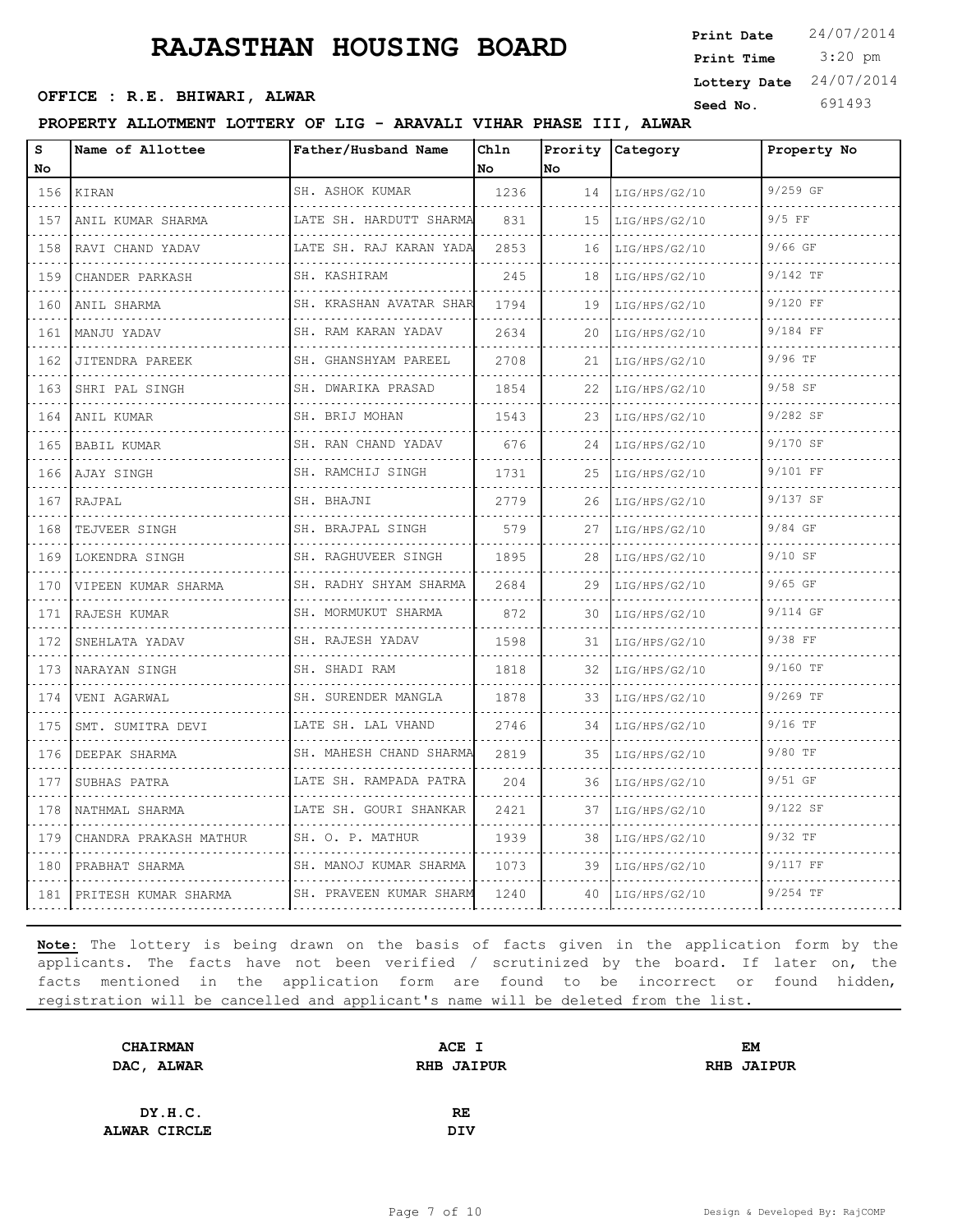3:20 pm **Print Date**  $24/07/2014$ **Print Time Seed No.** 691493 **OFFICE : R.E. BHIWARI, ALWAR Lottery Date** 24/07/2014

## **PROPERTY ALLOTMENT LOTTERY OF LIG - ARAVALI VIHAR PHASE III, ALWAR**

| s<br>No                                                                                                                          | Name of Allottee     | Father/Husband Name            | Chln<br>No | Prority<br>No | Category      | Property No |
|----------------------------------------------------------------------------------------------------------------------------------|----------------------|--------------------------------|------------|---------------|---------------|-------------|
| 182                                                                                                                              | ISHWAR DEVI ARORA    | SH. SUBHASH CHANDER ARO        | 1729       | 41            | LIG/HPS/G2/10 | 9/72 FF     |
| .<br>183                                                                                                                         | HARISH SINGH NEGI    | SH. AASHAD SINGH NEGI          | 428        | 42            | LIG/HPS/G2/10 | $9/19$ GF   |
| $\mathcal{L}_{\mathcal{A}}(\mathcal{A})=\mathcal{L}_{\mathcal{A}}(\mathcal{A})$<br>184                                           | GHANSHYAM LAMBA      | SH. JASWANT SINGH              | 2311       | 43            | LIG/HPS/G2/10 | 9/150 FF    |
| 185                                                                                                                              | MEENA SHAH           | SH. ANAND SHAH<br>.            | 2519       | 44            | LIG/HPS/G2/10 | 9/281 SF    |
| .<br>186                                                                                                                         | .<br>SUDHEER KUMAR   | SH. LAL SINGH<br><u>.</u>      | 2257       | 45            | LIG/HPS/G2/10 | 9/128 TF    |
| .<br>187                                                                                                                         | <b>VINOD</b>         | SH. CHANDRA BHAN               | 2300       | 46            | LIG/HPS/G2/10 | $9/69$ FF   |
| 188                                                                                                                              | KIRODI MAL           | SH. MOHAN LAL<br>.             | 1452       | 47            | LIG/HPS/G2/10 | 9/139 SF    |
| الدائد الدائد<br>189                                                                                                             | POOJA                | SH. OM PRAKASH                 | 738        | 48            | LIG/HPS/G2/10 | 9/280 FF    |
| $\frac{1}{2} \left( \frac{1}{2} \right) \left( \frac{1}{2} \right) \left( \frac{1}{2} \right) \left( \frac{1}{2} \right)$<br>190 | DEEPAK KUMAR         | SH. NARAYAN CHAND DINDA        | 1312       | 49            | LIG/HPS/G2/10 | 9/99 GF     |
| 191                                                                                                                              | SHAJAD SINGH         | SH. RAJPAL                     | 2629       | 50            | LIG/HPS/G2/10 | $9/185$ SF  |
| .<br>192                                                                                                                         | RAHUL SHARMA         | .<br>SH. KAMESHWAR PRASAD<br>. | 541        | 51            | LIG/HPS/G2/10 | 9/154 SF    |
| 193                                                                                                                              | BHAGWANDAS GUPTA     | LATE SH. JAGDISH PRASAD        | 1979       | 52            | LIG/HPS/G2/10 | $9/143$ TF  |
| 194                                                                                                                              | NIHAL SINGH          | SH. ROSHAN SINGH<br>.          | 1519       | 53            | LIG/HPS/G2/10 | 9/250 SF    |
| $\omega_{\rm c} = \omega_{\rm c} = \omega_{\rm c}$<br>195                                                                        | ANIL KUMAR CHAWLA    | SH. T. R. CHAWLA               | 1223       | 54            | LIG/HPS/G2/10 | $9/44$ SF   |
| 196                                                                                                                              | BAKEBIHARI LAL SAINI | SH. RAMJI LAL SAINI            | 2828       | 55            | LIG/HPS/G2/10 | $9/284$ SF  |
| 197                                                                                                                              | MEENU GARG           | SH. DINESH GARG                | 2485       | 56            | LIG/HPS/G2/10 | 9/251 SF    |
| .<br>198                                                                                                                         | SUSHMA GERA          | SH. UMESH GERA                 | 2056       | 57            | LIG/HPS/G2/10 | $9/27$ SF   |
| 199                                                                                                                              | JYOTI BALA           | SH. PAWAN KUMAR LOTHRA         | 1146       | 58            | LIG/HPS/G2/10 | 9/157 TF    |
| 200                                                                                                                              | SHYAM SUNDER         | LATE SH. GOVIND RAM            | 1674       | 59            | LIG/HPS/G2/10 | $9/243$ GF  |
| $\sim$ $\sim$ $\sim$<br>201                                                                                                      | DIPIKA PAL           | .<br>SH. TIMIR BARAN PAL       | 15         | 60            | LIG/HPS/G2/10 | $9/285$ TF  |
| 202                                                                                                                              | VINOD YADAV          | SH. KRASHAN SINGH YADAV        | 2428       | 61            | LIG/HPS/G2/10 | $9/7$ FF    |
| 203                                                                                                                              | SURESH CHAND GUPTA   | SH. G G GUPTA                  | 654        | 62            | LIG/HPS/G2/10 | 9/88 FF     |
| 204                                                                                                                              | DINESH SHARMA        | SH. BHAGIRATH SHARMA           | 2467       | 63            | LIG/HPS/G2/10 | 9/274 GF    |
| 205                                                                                                                              | BHARTI               | SH. AALEKH CHAND RAWAT         | 2110       | 64            | LIG/HPS/G2/10 | $9/153$ SF  |
| 206                                                                                                                              | UPENDRA KUMAR        | SH. SACHCHIANAND PRASAD        | 581        | 65            | LIG/HPS/G2/10 | 9/37 FF     |
| 207                                                                                                                              | LOKESH KUMAR         | SH. SATISH CHANDRA             | 2182       | 66            | LIG/HPS/G2/10 | $9/24$ FF   |

| <b>CHAIRMAN</b> | ACE I             | EM                |
|-----------------|-------------------|-------------------|
| DAC, ALWAR      | <b>RHB JAIPUR</b> | <b>RHB JAIPUR</b> |
|                 |                   |                   |
| DY.H.C.         | <b>RE</b>         |                   |
| ALWAR CIRCLE    | DIV               |                   |
|                 |                   |                   |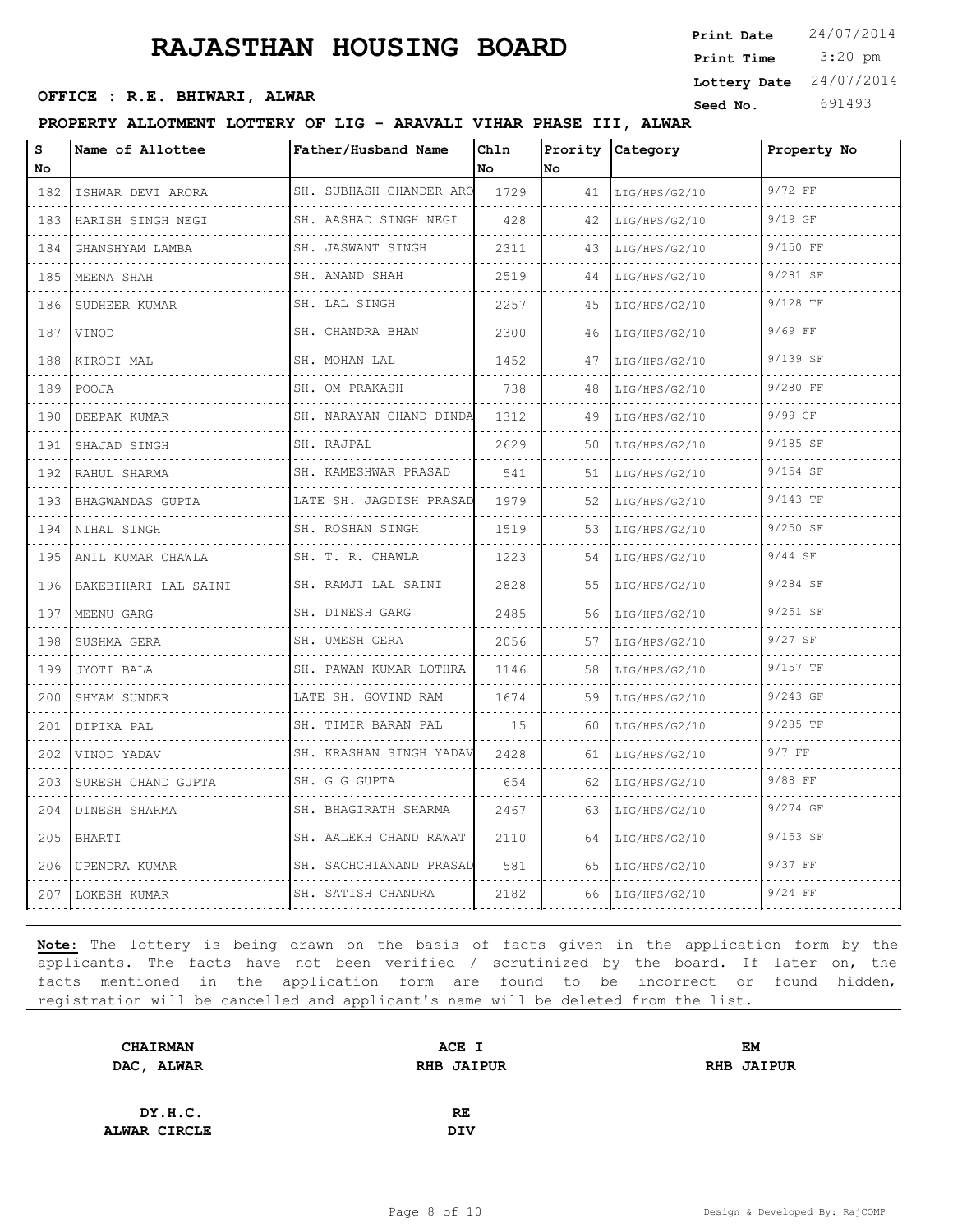3:20 pm **Print Date**  $24/07/2014$ **Print Time Seed No.** 691493 **OFFICE : R.E. BHIWARI, ALWAR Lottery Date** 24/07/2014

## **PROPERTY ALLOTMENT LOTTERY OF LIG - ARAVALI VIHAR PHASE III, ALWAR**

| s<br>No | Name of Allottee      | Father/Husband Name                             | Chln<br>l No | Prority<br>No | Category           | Property No |
|---------|-----------------------|-------------------------------------------------|--------------|---------------|--------------------|-------------|
| 208     | GUDDEE DEVI           | SH. NABAB SINGH                                 | 2367         | 67            | LIG/HPS/G2/10      | 9/275 GF    |
| 209     | PINKI KUMARI          | .<br>SH. LEKHRAJ SINGH                          | 2028         | 68            | .<br>LIG/HPS/G2/10 | 9/148 GF    |
| 210     | GAJENDRA SINGH        | .<br>SH. RAJENDRA SINGH                         | 2627         | 69            | LIG/HPS/G2/10      | 9/50 GF     |
| 211     | MANISH RANJAN SINGH   | SH. RAMAYAN SINGH                               | 2450         | 70            | LIG/HPS/G2/10      | 9/106 SF    |
| 212     | TULSIRAM SHARMA       | .<br>SH. BIHARI LAL SHARMA                      | 2520         | 71            | LIG/HPS/G2/10      | 9/91 SF     |
| 213     | MOHIT KUMAR SHARMA    | .<br>SH. MAHENDER KUMAR SHAR                    | 689          | 72            | LIG/HPS/G2/10      | $9/8$ FF    |
| 214     | ASHOK KUMAR MUND      | SH. SARWAN KUMAR SUND                           | 2424         | 73            | LIG/HPS/G2/10      | 9/152 FF    |
| 215     | ARVIND TIWARI         | SH. GIRJA PATI TIWARI                           | 2451         | 74            | LIG/HPS/G2/10      | 9/140 SF    |
| 216     | KANIKA GUPTA          | .<br>SH. BHUVNESHWAR DAYAL                      | 2462         | 75            | LIG/HPS/G2/10      | 9/89 SF     |
| 217     | SARITA MAKKAD         | SH. ANIL MAKKAR<br>.                            | 1228         | 76            | LIG/HPS/G2/10      | 9/244 GF    |
| 218     | RAM PRAKASH           | SH. MITHTHAN LAL                                | 642          | 77            | LIG/HPS/G2/10      | 9/253 TF    |
| 219     | RAJ SINGH             | .<br>SH. KANWAL SINGH                           | 2475         | 78            | LIG/HPS/G2/10      | 9/56 FF     |
| 220     | SHILPA SHARMA         | SH. VIKAS SHARMA<br>and a state of the state of | 1386         | 1.            | LIG/ORS/G2/10      | 9/245 FF    |
| 221     | RAMBEER BHARDWAJ      | SH. SHIV KUMAR                                  | 1195         |               | LIG/ORS/G2/10      | 9/108 SF    |
| 222     | ANIL KUMAR SHARMA     | LATE SH. MANOHAR LAL SH                         | 866          | 1             | LIG/HPS/G2/10      | 9/95 TF     |
| 223     | VIPUL JAIN            | SH. VIMAL CHAND JAIN                            | 558          | 2             | LIG/HPS/G2/10      | $9/11$ SF   |
| 224     | SHALENDRA KUMAR YADAV | SH. MAHENDRA SINGH YADA<br>.                    | 29           | 3             | LIG/HPS/G2/10      | $9/77$ TF   |
| 225     | RAMCHANDRA            | SH. KRISHAN LAL                                 | 1017         | $\mathbf{1}$  | LIG/ORS/G4/10      | $9/14$ TF   |
| 226     | SURESH KUMAR          | SH. RAMESHWAR PRASAD                            | 542          | 2             | LIG/ORS/G4/10      | 9/255 TF    |
| 227     | BIRDEEPCHAND DHOBI    | SH. CHHAJU LAL DHOBI<br>.                       | 2204         | 1             | LIG/HPS/G4/10      | 9/247 FF    |
| 228     | KAMLESH KUMAR DHOBI   | SH. CHHAJU LAL DHOBI                            | 2215         | 2             | LIG/HPS/G4/10      | 9/166 FF    |
| 229     | <b>DHARMVEER</b>      | SH. PADAM CHAND                                 | 2780         | 3             | LIG/HPS/G4/10      | $9/2$ GF    |
| 230     | DINESH KUMAR          | .<br>SH. DHARAM PAL                             | 1949         |               | LIG/HPS/G4/10      | $9/52$ GF   |
| 231     | RICHA                 | SH. SATISH KASHYAP                              | 2219         | 5             | LIG/HPS/G4/10      | $9/15$ TF   |
| 232     | YADRAM                | SH. SUNDA RAM                                   | 547          | 6             | LIG/HPS/G4/10      | 9/110 TF    |
| 233     | SUNITA                | SH. VEERBHAN                                    | 2275         |               | LIG/HPS/G4/10      | 9/118 FF    |

| <b>CHAIRMAN</b> | ACE I             | EM                |
|-----------------|-------------------|-------------------|
| DAC, ALWAR      | <b>RHB JAIPUR</b> | <b>RHB JAIPUR</b> |
|                 |                   |                   |
| DY.H.C.         | RE                |                   |
| ALWAR CIRCLE    | <b>DIV</b>        |                   |
|                 |                   |                   |